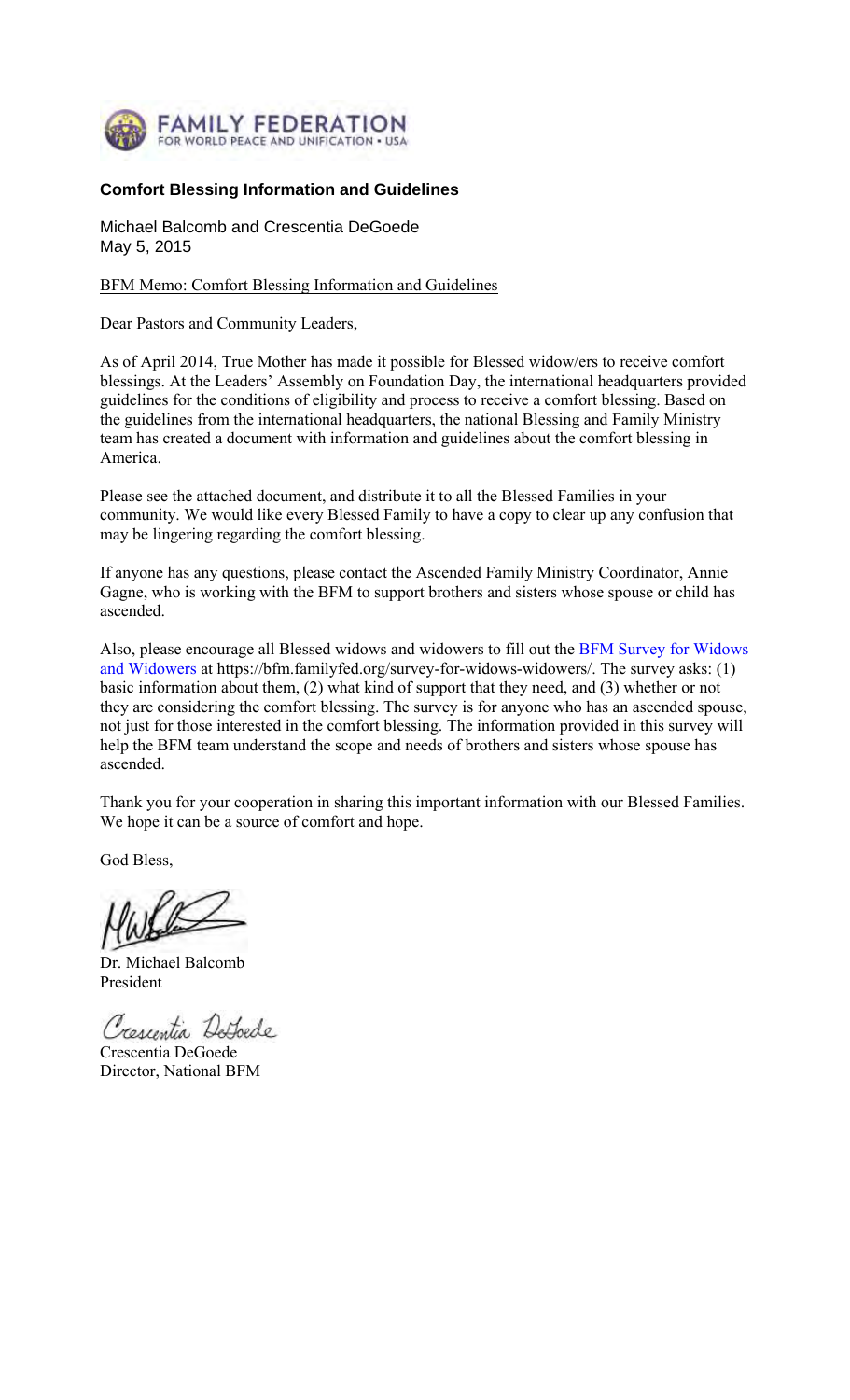# Comfort Blessing Information and Guidelines

*By: The Ascended Families Ministry Team and National Blessing and Family Ministry* 

# I. Introduction and Definition

# What is the Comfort Blessing?

A comfort blessing is an earthly blessing between a Blessed man and Blessed woman whose spouses have ascended to the spiritual world. It is not an eternal blessing. After the earthly spouse ascends, he/she will return to their original spouse.

The comfort blessing serves to protect the original Blessing of both earthly partners while they are here on earth, as well as serves as an important vehicle for continued growth in the four realms of heart while on earth. Comfort blessed spouses can provide care and support to one another and create a healthy two parent environment for their children during their time on earth.

Availability of the comfort blessing has gone through several changes throughout the history of our movement due to many complications in the spirit world. However, because of True Parents' grace and compassion for our widowed members, they have made the comfort blessing available again as of April 2014.

# Time Period before a Comfort Blessing

In the past, True Parents allowed Blessed members to receive the comfort blessing only after at least three years passed from the time of his/her spouse's ascension. During these 3 years the earthly spouse was encouraged to pray and establish conditions that were meaningful to the couple to connect with their spouse in the spiritual world and continue investing in the relationship. Conditions included reading Hoon Dok Hwe, prayer, fasting, bowing, spending time in nature, and investing in relationships with one's children. Participation in Cheong Pyeong workshops was an excellent way to receive spiritual support.

True Father has said that the air we breathe in the spiritual world is love. If love is lacking in the Blessed Couple's relationship, they will not be together in the spiritual world. As we understand in the Principle, spirits cannot grow in the spiritual world without our prayers and conditions. Therefore, it is important to take adequate time to nurture this love relationship between the earthly spouse and spiritual world spouse before a comfort blessing.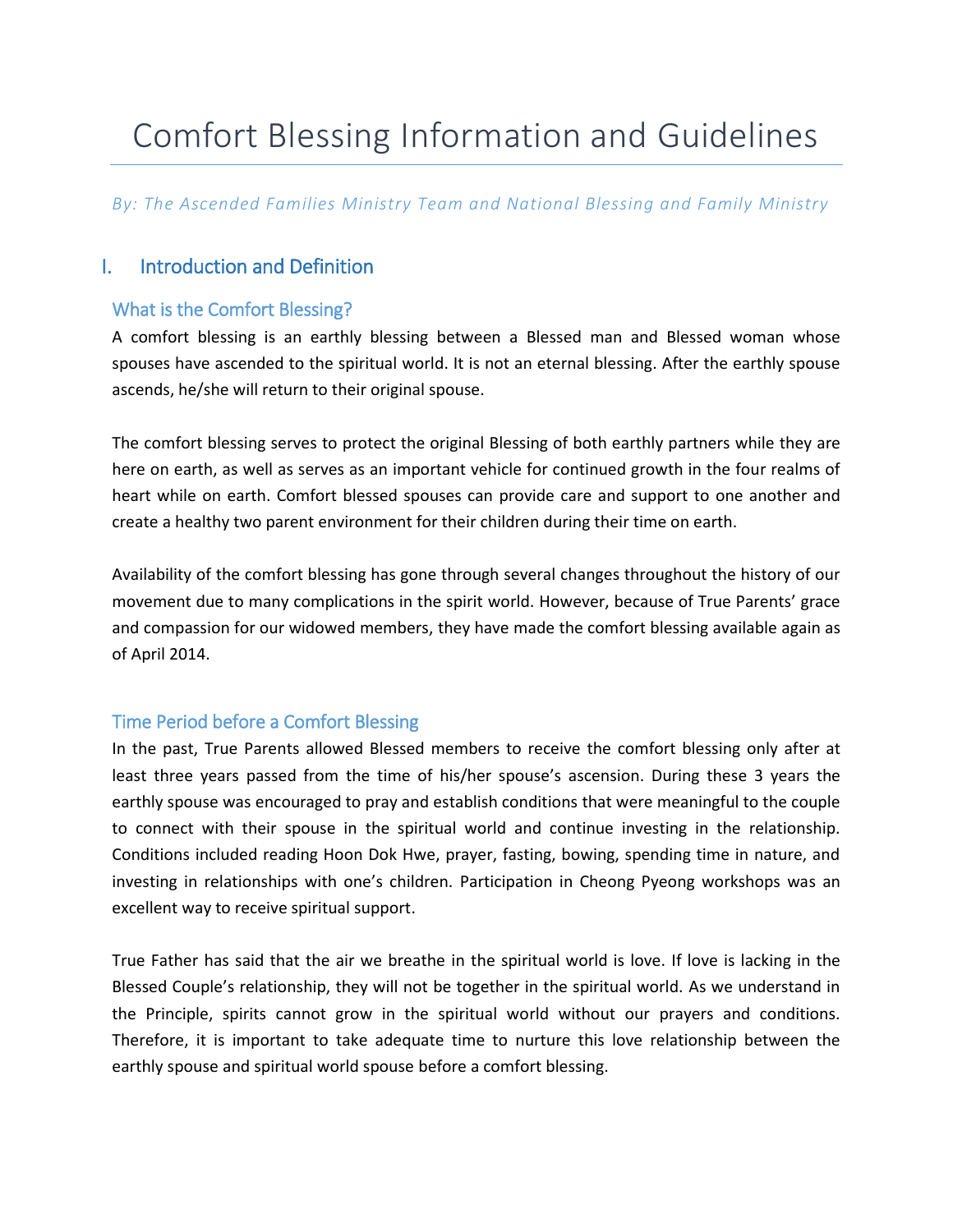As of April 2014, the three year waiting period is no longer a requirement. However, it is important to take adequate time for healthy adjustments to be ready for a comfort blessing, especially if children are involved. In the secular world, when a spouse passes on, it is recommended that no major decisions be made for at least 1-1/2 to 2 years after the spouse has passed on because of the emotional upheaval death causes.

#### Comfort Blessing and Our Mission

True Parents have commissioned each Blessed Central Family to fulfill the mission of Tribal Messiahship. Fulfilling this mission is a huge undertaking for any one individual to take on alone. There is a lot of spiritual power generated from a husband and wife working together. Through the comfort blessing, each spouse can support each other in fulfilling their respective missions and work together as a team to bring greater results.

## Children in a Comfort Blessing

The comfort blessing also allows for children to be raised by two parents instead of one. It is not an easy task to raise children, even with two parents. How much more difficult it is to raise them as a single parent. Children, even teenage or young adult children, benefit immensely from having a father and mother to care for them.

Due to our understanding about how the spiritual world works, it is recommended that no children be born from a comfort blessing. Therefore, precautionary measures should be taken to prevent pregnancy. Should pregnancy occur despite precautionary measures being taken, the Blessing and Family Ministry can be contacted to address all questions and concerns regarding the child's lineage.

## Approval for the Comfort Blessing

Every effort should be made to discover that the spouse in the spiritual world supports the earthly spouse's comfort blessing. This can be assessed through Cheong Pyeong or establishing meaningful conditions to seek an answer. Also, it is important that the children of both families agree to this comfort blessing so hearts will not be hurt.

When all parties agree, then a special prayer can be bestowed on the comfort blessing couple by an authorized officiator (further details in section 3).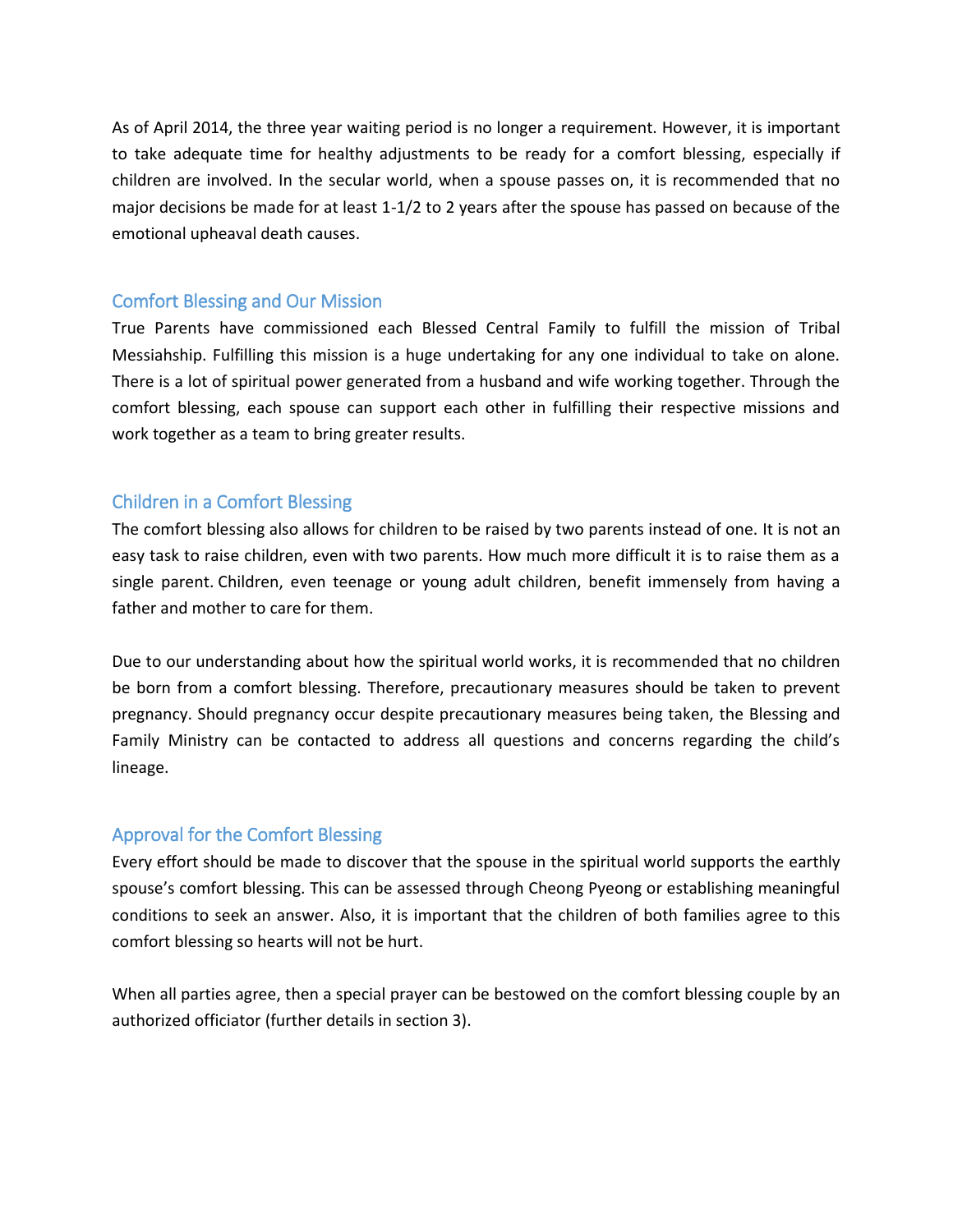# II. Guidelines from our International Blessed Family Department

The guidelines for comfort blessings are very clear. The guidelines for a couple who did not have children and the earthly spouse wishes to have a re-blessing are also very clear. Please thoroughly read these guidelines. If you have any questions, please feel free to contact the U.S. Blessing and Family Ministry. There are two basic situations when a spouse has ascended, one if the couple has children and another if they do not.

## A. If there are children and you choose to have a comfort blessing:

- 1. The comfort blessing is only for those whose partner passed away after starting family (after the three-day ceremony). Their union as a couple is only valid on earth.
- 2. The purpose of the comfort blessing is to develop the heart of a couple. The couple can have marital intercourse but should not have children.
- 3. Candidates with children and those with no children can receive the comfort blessing. (They each return to their original spouse in the spiritual world.)

#### Candidates and Conditions of Eligibility

- 1. Those who lost their partner after the three day ceremony
- 2. If they have children (on both or one side)
- 3. If the person strongly wishes to receive a comfort blessing

#### Process of the Comfort Blessing

- 1. Comfort Blessing Education (retreats, webinars or online self-study)
- 2. Meaningful conditions to confirm this is the right path to follow
- 3. Matching for the comfort blessing
	- a. Making a personal connection to another Blessed widow/widower
	- b. Recommendation by pastor, family or friend
	- c. Online Matching System (cheon-il-guk.org), a matching website endorsed by the BFM
- 4. Acceptance of the match by both partners' children
- 5. Comfort Blessing Benediction Service

# B. Re-Blessing Option in the Case of No Children

Re-blessing, in this case, means that the partner in the spirit world gets re-blessed to another spirit and the partner on earth gets re-blessed to another person on earth. Once the deceased partner gets re-blessed in the spiritual world, then the partner on earth, as newly single, can prepare for the Blessing.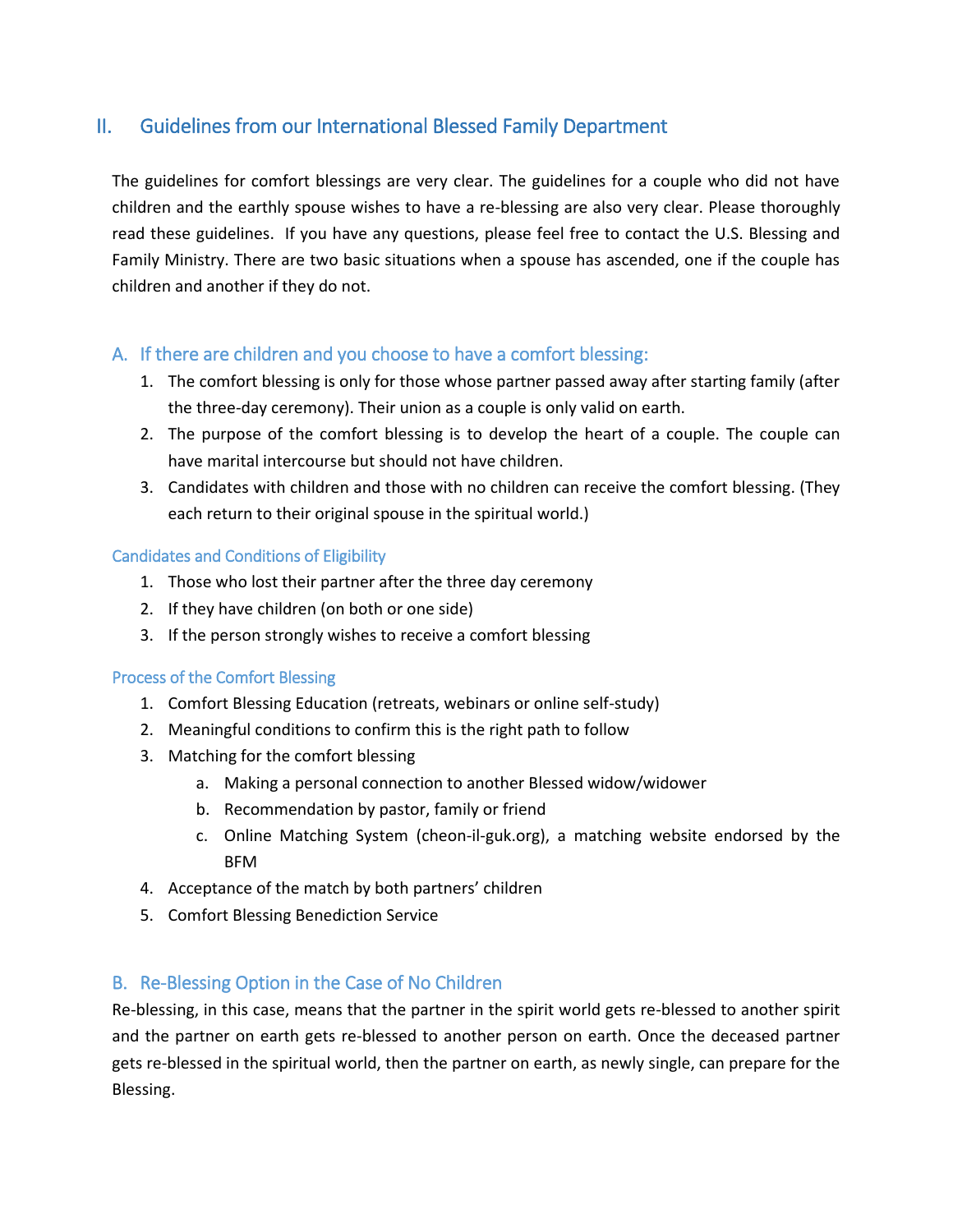The existing Blessing foundation is inherited by the partner in the spiritual world.

For example: A 2075 Blessed spouse had no children with the spiritual world spouse. This earthly spouse can request a Re-Blessing, giving up the original Blessing. The spiritual world spouse maintains the 2075 Blessing foundation; the earthly spouse will be in the category of the new Blessing.

#### Candidates and Conditions of Eligibility

- 1. Those who lost their spouse after the three-day ceremony
- 2. If neither partner in the couple has any children

#### Process of the Re-Blessing

- 1. Comfort Blessing Education (Retreats, webinars or online self-study)
- 2. Ancestor Blessing (Re-Blessing for the partner in the spiritual world) \*Requires Cheong Pyeong Spirit World Blessing Workshop
- 3. Participate in matching and Re-Blessing (Re-Blessing for the partner on earth) \*Follow the guidelines in the U.S. Matching Handbooks

**Note:** If one's partner passes away before the three-day ceremony, one can dissolve one's Blessing and get re-Blessed. If one's partner passes away after the three-day ceremony, one cannot dissolve one's Blessing and get re-Blessed without the spouse in the spiritual world receiving a Spirit World Blessing first.

# III. Process to Receive the Comfort Blessing

## Path to the Comfort Blessing:

- After your spouse ascends and you complete your 40 day condition supporting their growth and your eternal growth as a couple, you need to take some time to re-arrange your life in relationship to your children, family, friends and work here on earth. Set meaningful conditions during this time and focus on a healthy and positive spiritual and physical life. Carefully protect your purity during this time.
- If you have children, gain their acceptance of the possibility for you to receive a comfort blessing.
- Report your desire for a comfort blessing to your local and district pastors when you are ready.

## Finding Your Comfort Blessing Partner:

 During your grieving process **you may naturally connect to another widow/widower** through the support groups on the BFM or BFA websites or through your local church.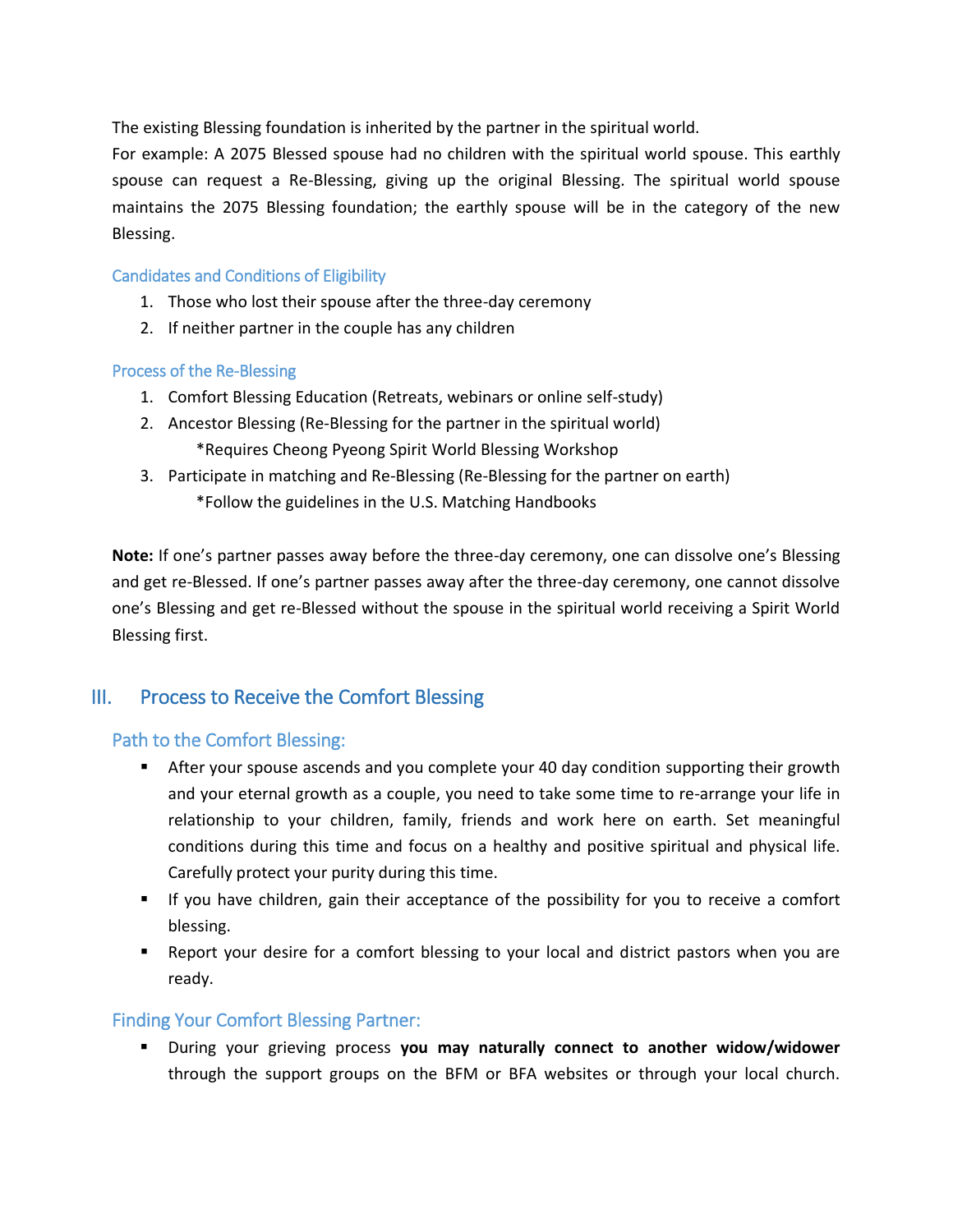When the time is right you can report your intention to seek a comfort blessing together to your local and district pastors. In this case you already have a growing relationship.

- A **suggestion may come from your pastor, family or friends**. When this happens take time to intentionally build a relationship and get to know each other well. You can find good resources in Finding the One: a Guide to Matching and Blessing in the Unification Tradition matching handbook to support building a healthy relationship. If it is right, when you are ready, report your intention to your local and district pastors.
- Alternatively, **the Online Matching System (OMS)** (cheon-il-guk.org) **can help connect you to others seeking a comfort blessing spouse**. Once you fill out your profile on OMS you will be able to see the profiles of other widow/widowers who are interested in finding a comfort blessing spouse. In this case, it is especially important to intentionally build a healthy relationship and get to know each other before you decide the comfort blessing is in your future together. If it is, report your intention to your local and district pastors.

#### Approval Process

- You should never feel pressured to enter or not to enter a comfort blessing by others. Your decision to choose a comfort blessing path is yours and yours alone.
- Both people need to freely choose to seek the comfort blessing together.
- If you have children, they must meet your prospective spouse, have time to build a relationship and accept this comfort blessing.
- **EXECT** Report your mutual desire for a comfort blessing to local and district pastors of both parties.

## Requirements to Receive the Comfort Blessing

- Choose the date for your Comfort Blessing Benediction Ceremony with your district pastor (or their selected representative)
- **40 days preparation period of offering prior to Comfort Blessing Benediction Service** 
	- o prayer and reading (suggested readings available through the BFM)
- Fill out comfort blessing report form online at the BFM website
- Offering \$210.00 each to the Special Blessing Offering of Gratitude to True Parents Fund
- Get legally married during the 40 days or as part of the Comfort Blessing Benediction Service
- **Plan a Comfort Blessing Benediction Service with your district pastor (or their selected** representative) that represents your couples and your families